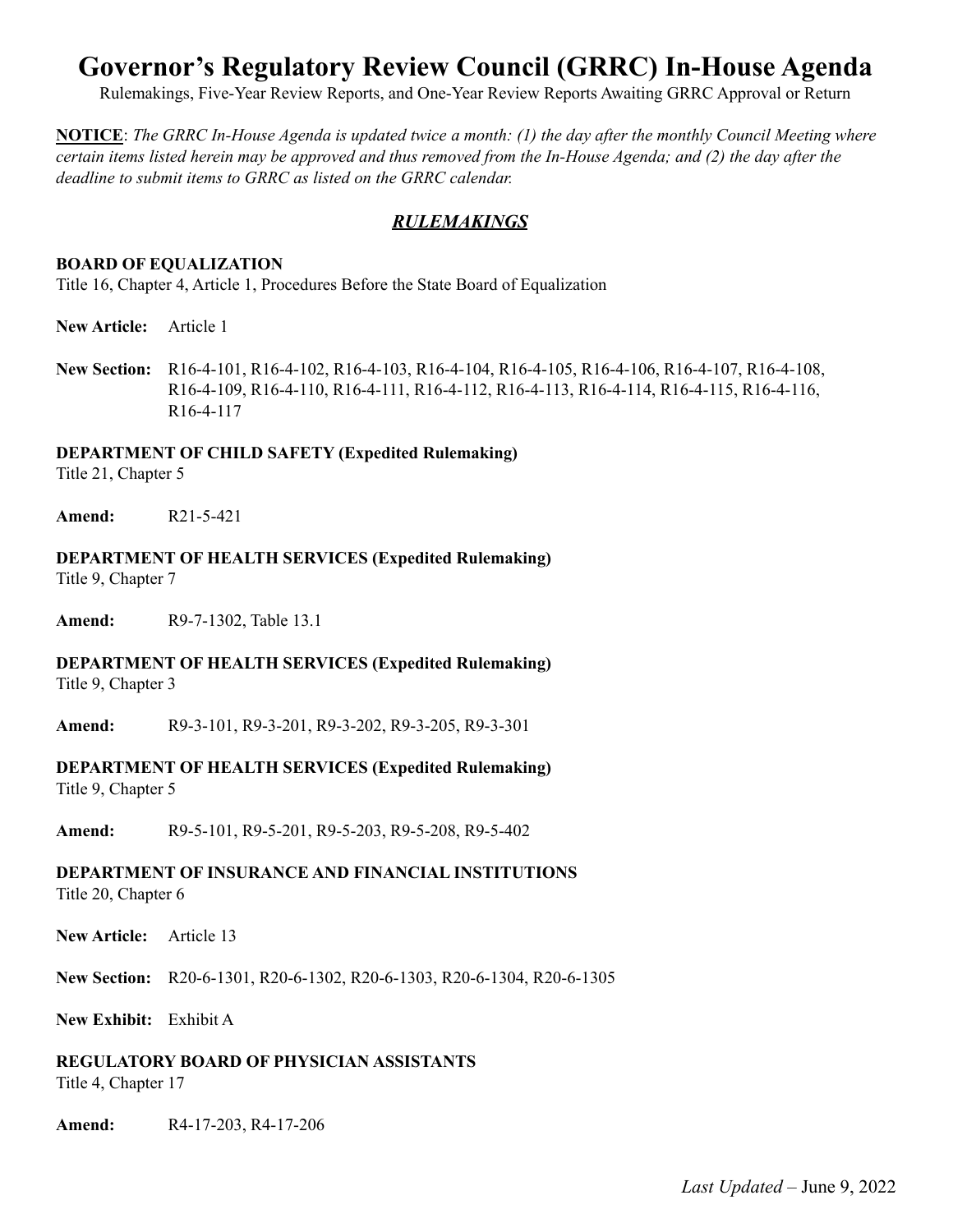**New Section:** R4-17-307

#### **DEPARTMENT OF PUBLIC SAFETY (Expedited Rulemaking)**

Title 13, Chapter 2

**Amend:** R13-2-101, R13-2-102, R13-2-103, R13-2-104, R13-2-105, R13-2-202, R13-2-203, R13-2-204, R13-2-205, R13-2-206, R13-2-207, R13-2-208, R13-2-302, R13-2-304, R13-2-306, R13-2-401, R13-2-404

**Repeal:** R13-2-201, R13-2-301, R13-2-402

#### **BOARD OF DENTAL EXAMINERS**

Title 4, Chapter 11, Article 12

**Amend:** R4-11-1202, R4-11-1203, R4-11-1204, R4-11-1205, R4-11-1206, R4-11-1207, R4-11-1208, R4-11-1209

#### **BOARD OF DENTAL EXAMINERS**

Title 4, Chapter 11

**Amend:** R4-11-205, R4-11-303, R4-11-304, R4-11-305, R4-11-402, R4-11-405, R4-11-601, R4-11-607, R4-11-608, R4-11-609, R4-11-901, R4-11-1301, R4-11-1302, R4-11-1303, R4-11-1405

#### **DEPARTMENT OF ENVIRONMENTAL QUALITY**

Title 18, Chapter 1

**Amend:** Table 10

#### **DEPARTMENT OF ENVIRONMENTAL QUALITY**

Title 18, Chapter 9

- **Amend:** R18-9-103
- **New Article:** Article 6
- **New Part:** Part A, Part B, Part C, Part D, Part E, Part F, Part G, Part H, Part I, Part J
- **New Section:** R18-9-A601, A602, A603, A-604, A605, A606

R18-9-B607, B608, B609, B610, B611, B612, B613, B614, B615

R18-9-C616, C617, C618, C619, C620, C621, C622, C623, C624, C625, C626, C627, C628, C629, C630, C631, C632, C633, C634

R18-9-D635, D636, D637, D637, D638, D639

R18-9-E640, E641, E642

R18-9-F643, F644, F645

R18-9-G646 G647, G648

R18-9-H649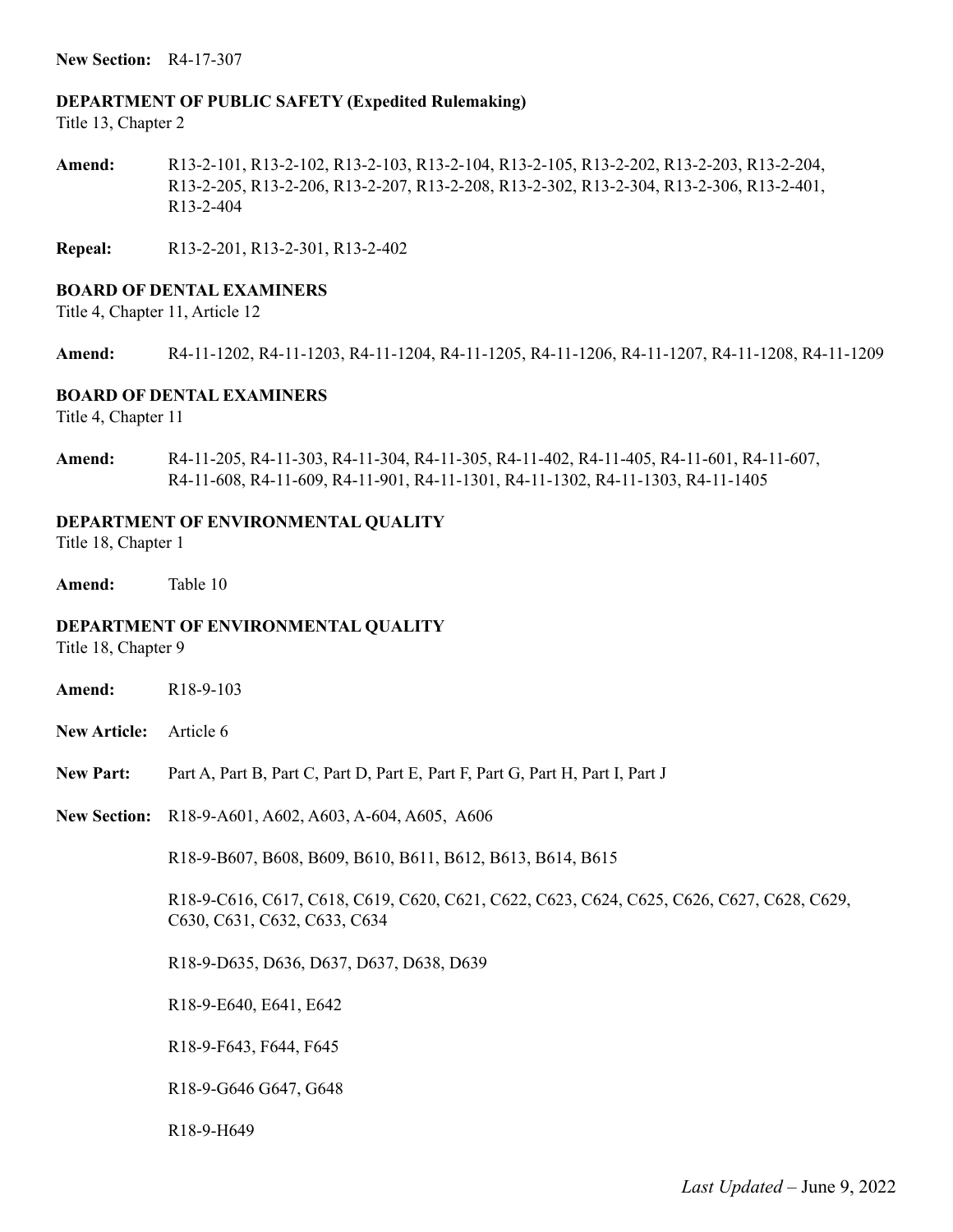R18-9-I650, I651, I652, I653, I654, I655

R18-9-J656, J657, J658, J659, J660, J661, J662, J663, J664, J665, J666, J667, J668, J668, J669, J670

**New Table:** Table 1

#### **DEPARTMENT OF ENVIRONMENTAL QUALITY**

Title 18, Chapter 14, Article 1

**Amend:** R18-14-101, R18-14-102, R18-14-104, R18-14-111

**New Section:** R18-14-111, R18-14-114, R18-14-115

**Renumber:** R18-14-111, R18-14-112, R18-14-113, R18-14-114

#### **ARIZONA STATE RETIREMENT SYSTEM**

Title 2, Chapter 8

**Amend:** R2-8-104, R2-8-115, R2-8-126, R2-8-128, R2-8-130, R2-8-131, R2-8-801, R2-8-1103

#### *FIVE-YEAR REVIEW REPORTS*

#### **DEPARTMENT OF HEALTH SERVICES**

Title 9, Chapter 8, Article 5

#### **DEPARTMENT OF HEALTH SERVICES**

Title 9, Chapter 8, Article 2

#### **DEPARTMENT OF HEALTH SERVICES**

Title 9, Chapter 8, Article 3

#### **DEPARTMENT OF HEALTH SERVICES**

Title 9, Chapter 25, Articles 1, 2, 5

### **DEPARTMENT OF HEALTH SERVICES**

Title 9, Chapter 25, Article 6

#### **DEPARTMENT OF HEALTH SERVICES**

Title 9, Chapter 2

#### **DEPARTMENT OF TRANSPORTATION**

Title 17, Chapter 5, Article 8

#### **BOXING AND MIXED MARTIALARTS COMMISSION**

Title 19, Chapter 2, Article 6

#### **ARIZONA HEALTH CARE COST CONTAINMENT SYSTEM (AHCCCS)**

Title 9, Chapter 28, Articles 6, 7

#### **ARIZONA HEALTH CARE COST CONTAINMENT SYSTEM (AHCCCS)**

Title 9, Chapter 22, Articles 6, 7